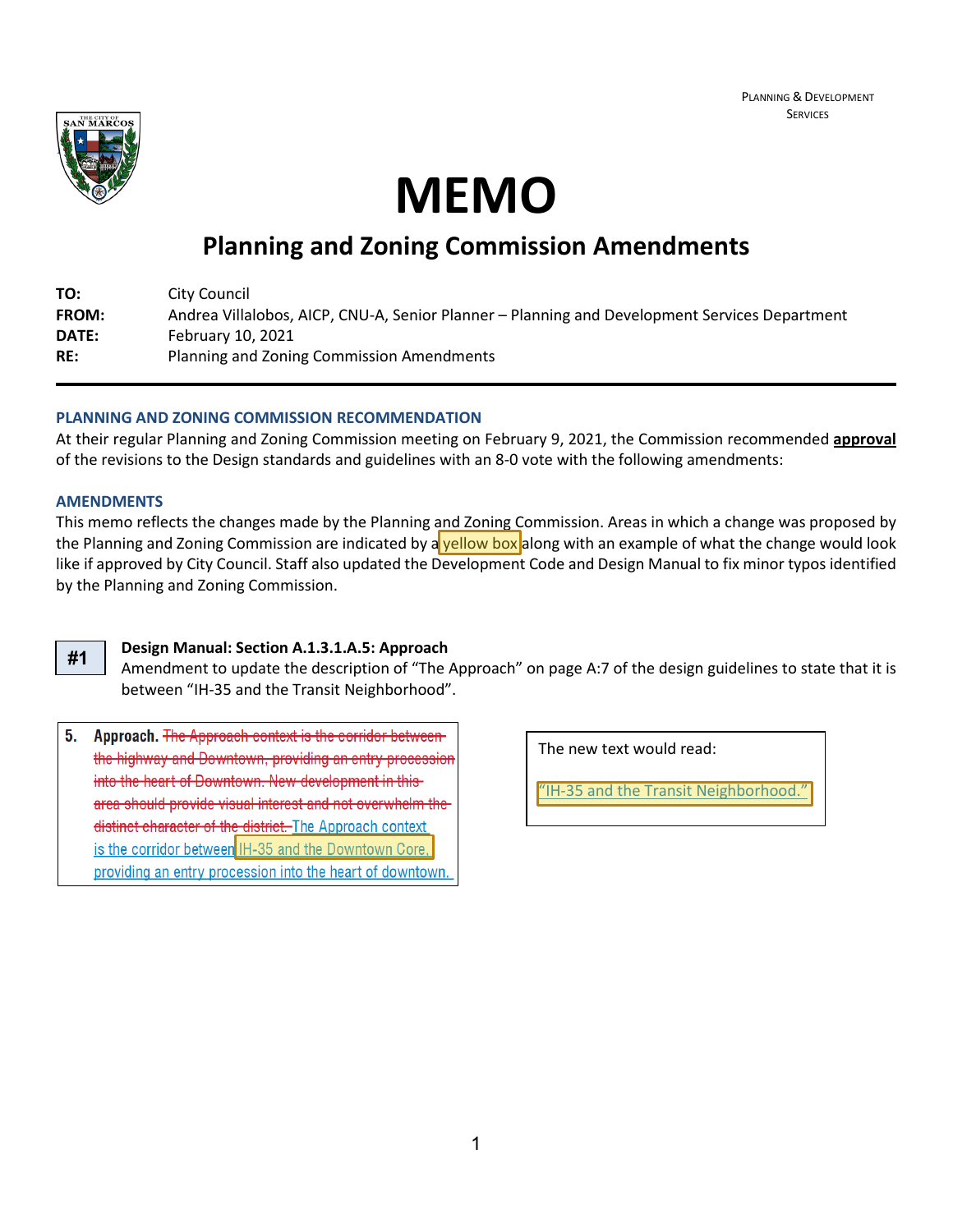**#2**

# **Development Code: Section 4.3.5.4 Expression Elements, Table 4.13 Horizontal Expression Elements**

Amendment to Table 4.13 of the Development Code to add in "Awning / Canopy" as a fourth horizontal element in the table.



**#3**

### **Development Code: Chapter 8, Definitions**

Amendment to add a definition for "Design Context" to Chapter 8, Definitions, of the Development Code. "Design Context" should be capitalized.

#### The new text would read:

**Design Context:** A Design Context is a geographically defined area with existing, shared physical characteristics, constraints and opportunities. It also includes a vision for the future character of the area. Compatibility with a Design Context is a consideration for improvements in the area.